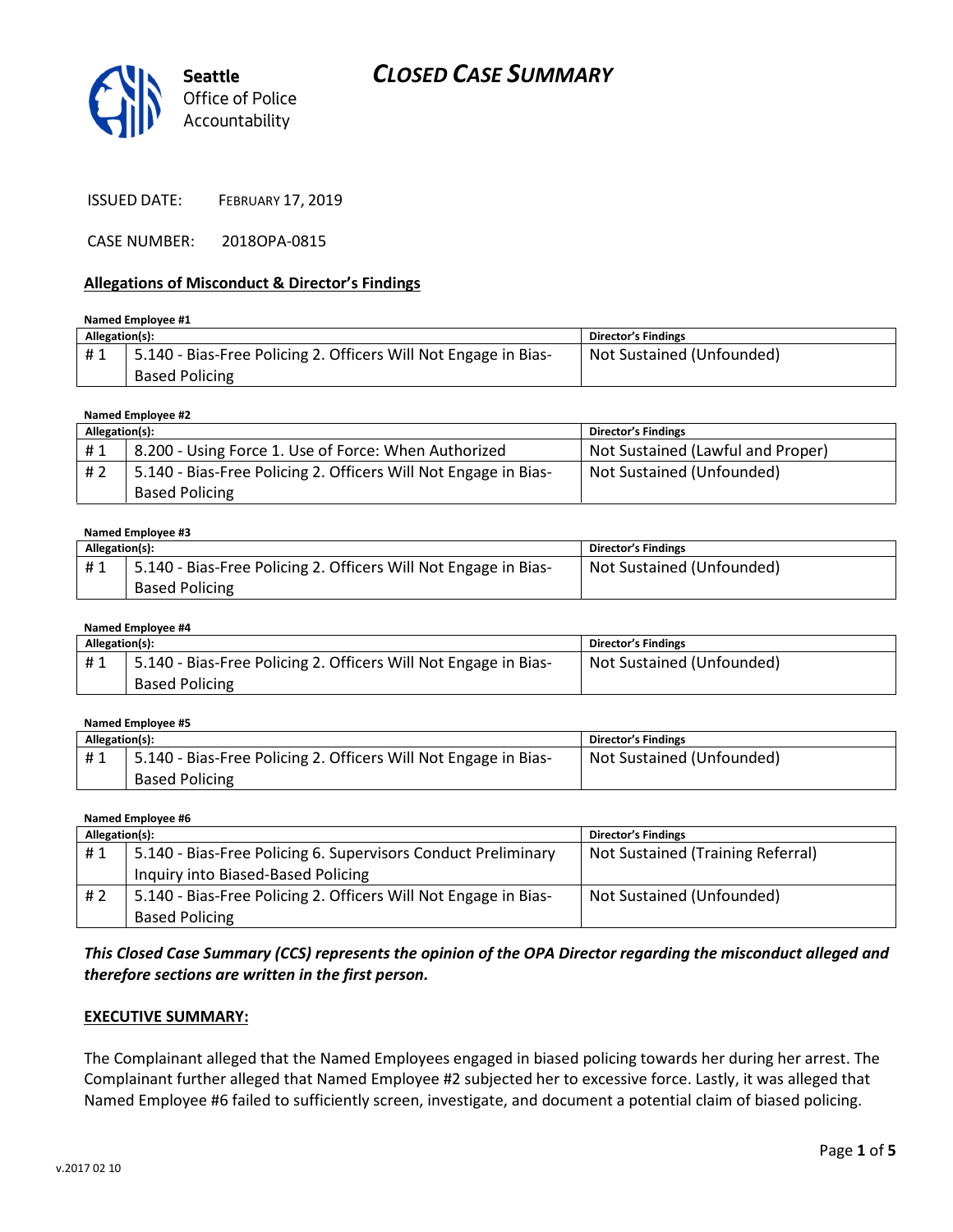

Seattle Office of Police Accountability

OPA CASE NUMBER:

### SUMMARY OF INVESTIGATION:

Multiple 911 calls were received concerning a woman – who was later identified as the Complainant – who was engaging in a disturbance in a bar. The bar indicated that they wanted the Complainant to be removed from the premises. It was further reported that the Complainant broke glasses and was fighting with bar security guards. The Complainant, herself, called 911 on several occasions. From a review of those calls, she appeared to be intoxicated. She further used profanity towards and threatened the 911 operators.

When the officers arrived on scene, the Complainant was sitting by a vehicle. The officers reported that she was heavily intoxicated and was verbally aggressive towards them. This is supported by the Body Worn Video (BWV) of the incident. The Complainant contended that her car keys were stolen by her friend; however, they were on the vehicle next to her. The officers spoke with the complaining victim who confirmed that the Complainant was the individual involved in the disturbance and who had broken property and assaulted the bar security guards. The officers also noted that the Complainant matched the description of the perpetrator.

When the Complainant's friend came to the scene, the Complainant began yelling at her and advanced towards her in a manner that was perceived by the officers to be physically aggressive. At that point, the officers made the decision to take the Complainant into custody, both to ensure that she did not assault her friend and due to the fact that they believed she had committed a number of crimes. Named Employee #2 (NE#2) took hold of the Complainant's arm and, with the assistance of another officer, placed the Complainant into handcuffs. NE#2 used a low level of force to handcuff the Complainant. Due to her physical resistance, he leaned the top of her body onto a vehicle (a "tabletop" maneuver) and this allowed him to more easily access the Complainant's arms and wrists and, thus, to handcuff her. He used two sets of handcuffs and both were gauged and double-locked. A third set was used later.

During her interaction with the officers, the Complainant made a number of statements that invoked allegations of biased policing. The statements that she made included: "You're talking about White supremacy. You guys are White privilege." From a review of the video, it was unclear what she was referring to at this point. She also made statements that suggested an excessive force claim against NE#2.

Named Employee #6 (NE#6), who was the officers' supervisor, came to the scene. At the time that he was interacting with the Complainant, she stated: "You guys are fucking racists! You're racists!" NE#6 then screens what had occurred with NE#2. NE#2 told him that there may have been an allegation of bias involved. First, NE#2 relayed that the Complainant was biased towards the officers. NE#6 directly asked NE#2 whether the Complainant was alleging that the officers took law enforcement action against her based on her race and NE#2 responded: "I don't think so, I think she's just calling us names." NE#6 replied: "That's fine." Named Employee #1 (NE#1) then told NE#6 that he would have to look at his video to verify whether a claim of bias was made. NE#6 concluded the conversation by stating that it appeared that all they had was a Type I use of force.

NE#6 then interviewed the Complainant. He solely questioned her about the use of force and did not ask her about any allegations of bias or confirm whether or not she had made such an allegation. During that conversation, the Complainant called NE#6 a racist and a skinhead. She told NE#6 that she made the latter statement to him because of the way he wore his hair and: "The way you deal with the situation, and also because of the way you're dealing with…" She did not finish her statement. He did not complete a bias review or refer a bias allegation to OPA.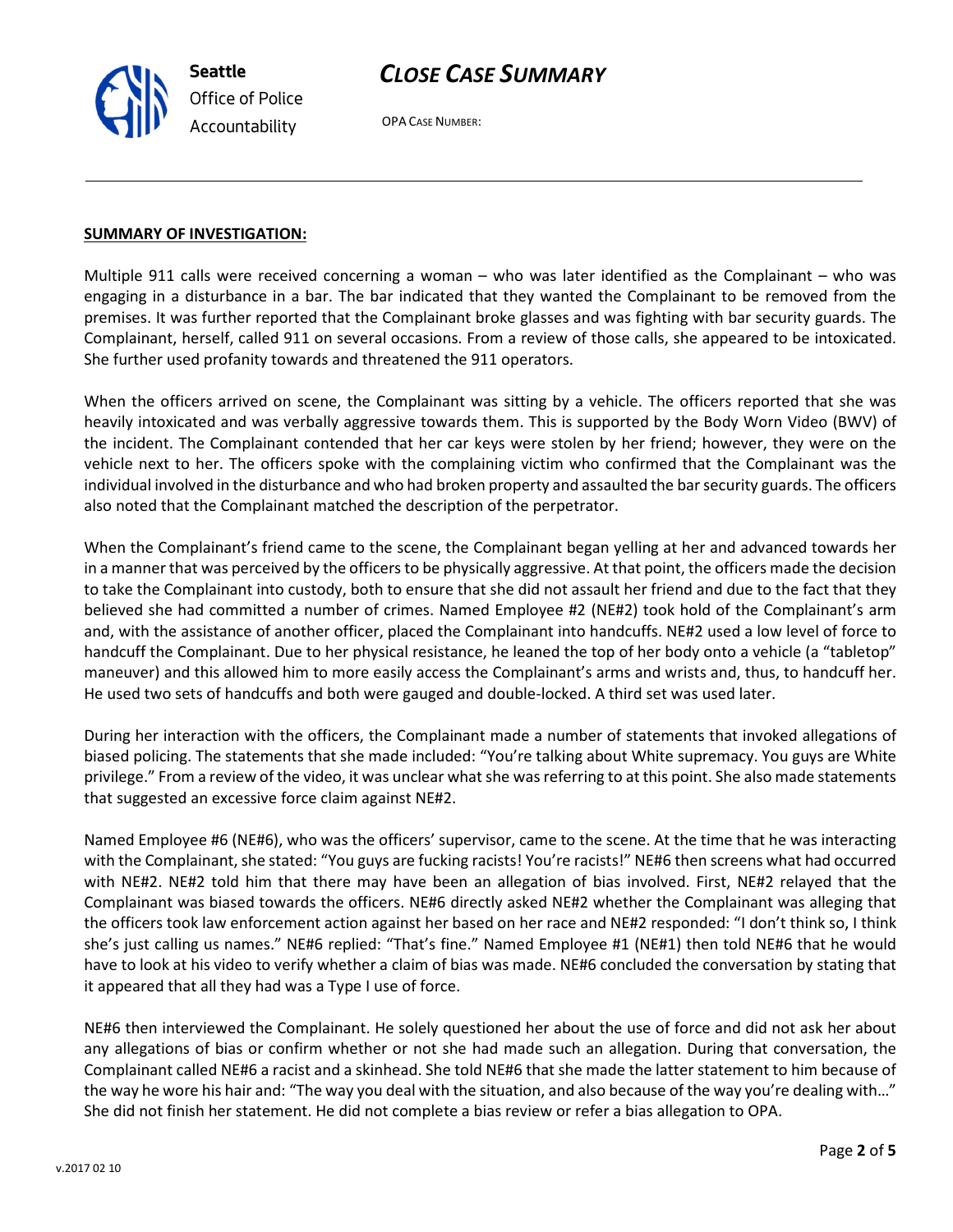# CLOSE CASE SUMMARY



OPA CASE NUMBER:

Given that NE#6 was involved in restraining the Complainant at one point, another Sergeant completed the Type I use of force investigation. The Sergeant later interviewed the Complainant and she stated, at that time, that she had been subjected to excessive force. It does not appear that the Complainant made any allegations of bias to the reviewing Sergeant.

## ANALYSIS AND CONCLUSIONS:

# Named Employee #1 - Allegations #1 5.140 - Bias-Free Policing 2. Officers Will Not Engage in Bias-Based Policing

SPD policy prohibits biased policing, which it defines as "the different treatment of any person by officers motivated by any characteristic of protected classes under state, federal, and local laws as well other discernible personal characteristics of an individual." (SPD Policy 5.140.) This includes different treatment based on the race of the subject. (See id.)

Based on OPA's review of the evidence, including the BWV, there is no support for the Complainant's allegation that the officers' actions were motivated by or were the result of bias towards her. Instead, the Named Employees detained and ultimately arrested her based on her conduct and the fact that she was identified as the suspect in criminal activity. As her allegation is unsubstantiated by the facts in the record, I recommend that this allegation be Not Sustained – Unfounded as against all of the Named Employees.

# Recommended Finding: Not Sustained (Unfounded)

# Named Employee #2 - Allegations #1 8.200 - Using Force 1. Use of Force: When Authorized

SPD Policy 8.200(1) requires that force used by officers be reasonable, necessary and proportional. Whether force is reasonable depends "on the totality of the circumstances" known to the officers at the time of the force and must be balanced against "the rights of the subject, in light of the circumstances surrounding the event." (SPD Policy 8.200(1).) The policy lists a number of factors that should be weighed when evaluating reasonableness. (See id.) Force is necessary where "no reasonably effective alternative appears to exist, and only then to the degree which is reasonable to effect a lawful purpose." (Id.) Lastly, the force used must be proportional to the threat posed to the officer. (Id.)

NE#2 used force on the Complainant in order to take her into custody. Specifically, NE#2 used force to place her into handcuffs and, when she physically resisted his attempts to do so, NE#2 used a tabletop maneuver, which involved pushing the Complainant's body forward over a vehicle. This allowed NE#2 to have easier access to her arms and wrists. NE#2 first used two sets of handcuffs to ensure that they would cause as little discomfort to the Complainant as possible. Officers later used a third set of handcuffs on her after she complained of pain.

At the time the Complainant was handcuffed and taken into custody, NE#2 had probable cause to arrest her. With the legal authority to arrest the Complainant came the right to use force, where appropriate, to do so. Here, force was acceptable to handcuff the Complainant and, when she physically resisted, NE#2 was further justified in using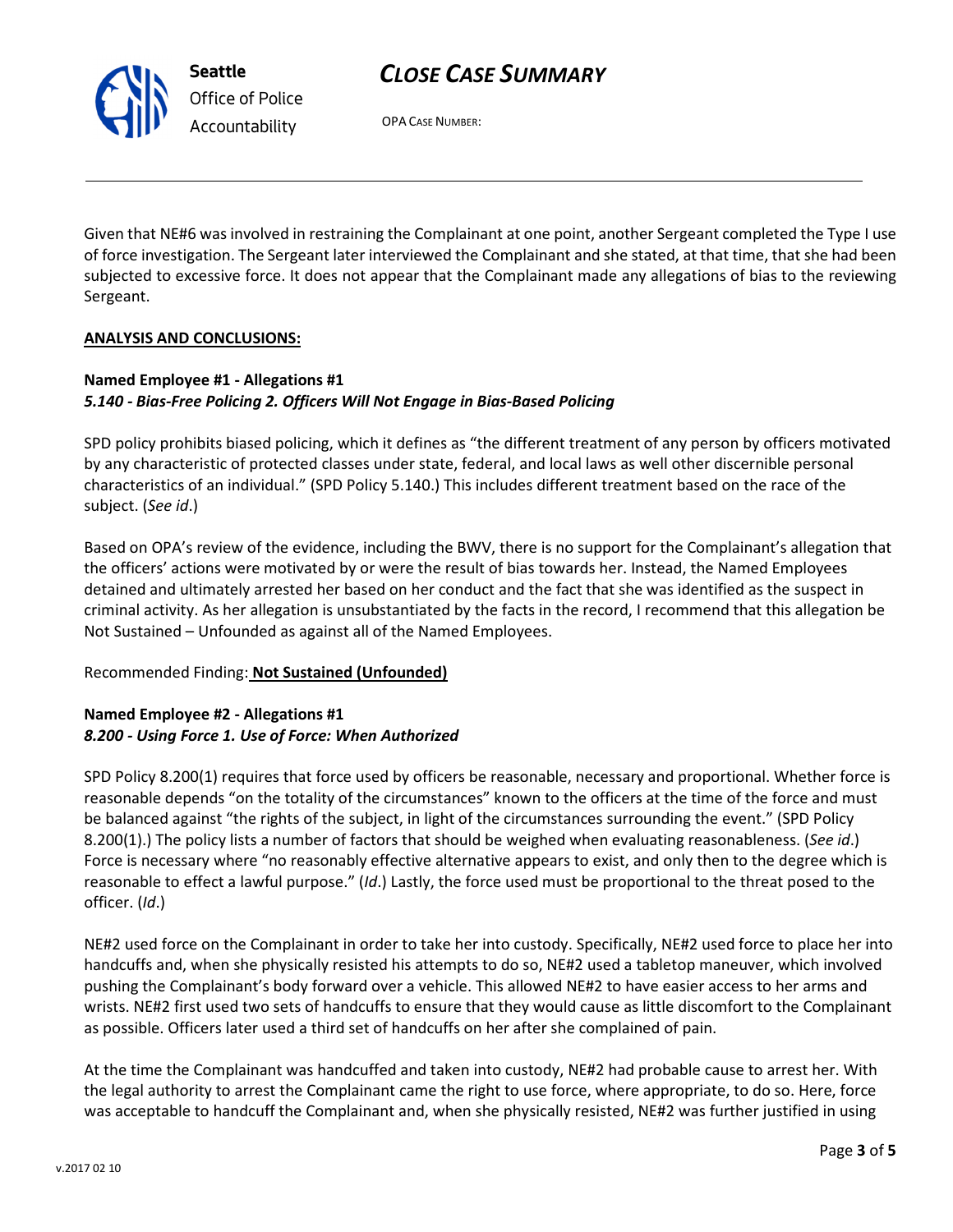

Seattle Office of Police Accountability

# CLOSE CASE SUMMARY

OPA CASE NUMBER:

the tabletop maneuver. As such, I find that the force used by NE#2 was reasonable, necessary, and proportional under the circumstances. That the Complainant alleged that she was injured is unfortunate, but it does not yield the force to be outside of policy.

For the above reasons, I recommend that this allegation be Not Sustained – Lawful and Proper as against NE#2.

## Recommended Finding: Not Sustained (Lawful and Proper)

# Named Employee #2 - Allegations #2 5.140 - Bias-Free Policing 2. Officers Will Not Engage in Bias-Based Policing

For the same reasons as stated above (see Named Employee #1, Allegation #1), I recommend that this allegation be Not Sustained – Unfounded.

Recommended Finding: Not Sustained (Unfounded)

# Named Employee #3 - Allegations #1 5.140 - Bias-Free Policing 2. Officers Will Not Engage in Bias-Based Policing

For the same reasons as stated above (see Named Employee #1, Allegation #1), I recommend that this allegation be Not Sustained – Unfounded.

Recommended Finding: Not Sustained (Unfounded)

## Named Employee #4 - Allegations #1 5.140 - Bias-Free Policing 2. Officers Will Not Engage in Bias-Based Policing

For the same reasons as stated above (see Named Employee #1, Allegation #1), I recommend that this allegation be Not Sustained – Unfounded.

### Recommended Finding: Not Sustained (Unfounded)

# Named Employee #5 - Allegations #1 5.140 - Bias-Free Policing 2. Officers Will Not Engage in Bias-Based Policing

For the same reasons as stated above (see Named Employee #1, Allegation #1), I recommend that this allegation be Not Sustained – Unfounded.

Recommended Finding: Not Sustained (Unfounded)

# Named Employee #6 - Allegations #1 5.140 - Bias-Free Policing 6. Supervisors Conduct Preliminary Inquiry into Biased-Based Policing